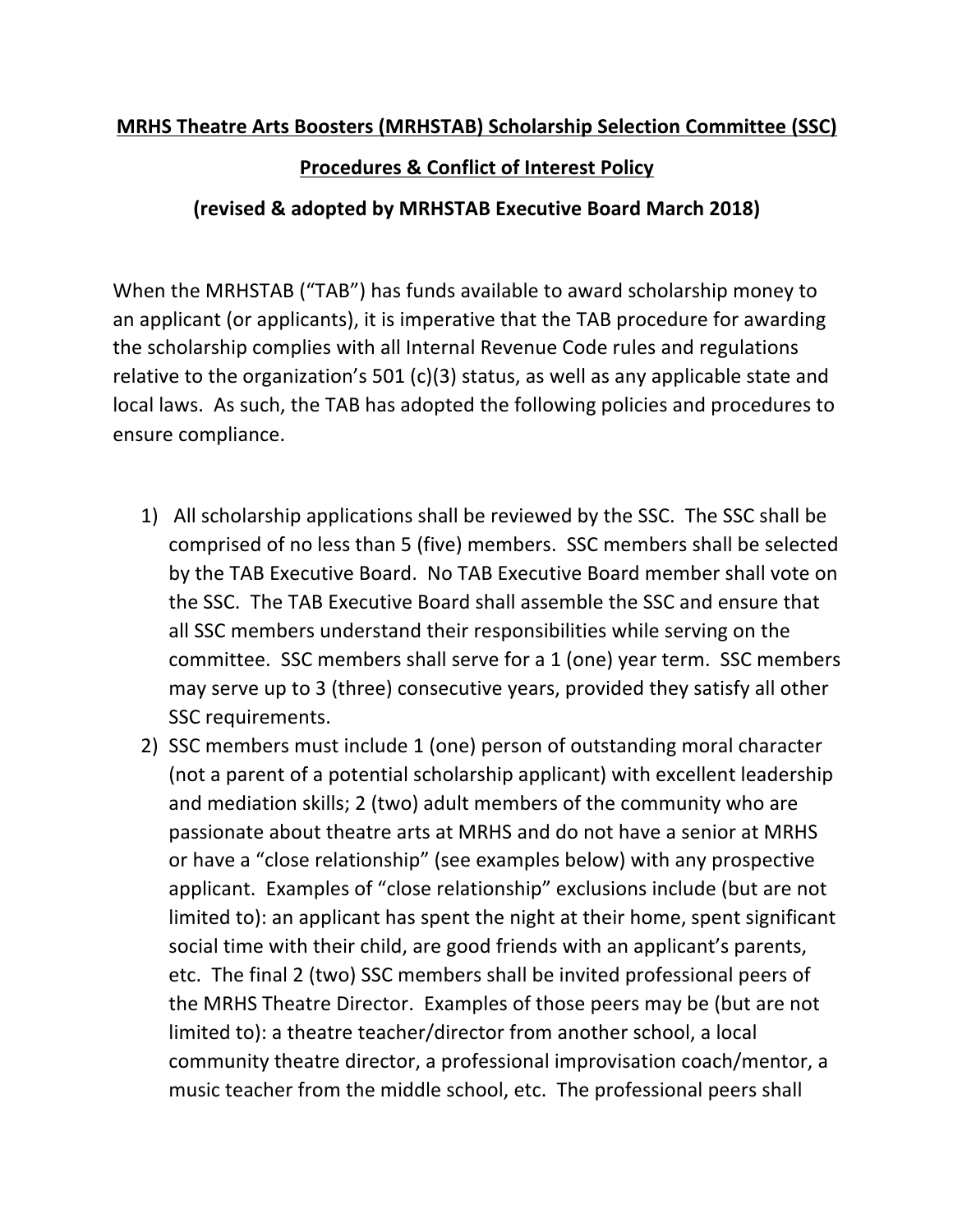also not have a "close relationship" with any potential applicant. Examples of "close relationship" exclusions include (but are not limited to): persons who have tutored, coached, mentored, directed, or instructed an applicant.

- 3) All scholarship applications shall be submitted in accordance with the scholarship application instructions. The applications shall consist of personal information, theatre experience, and other theatre arts information. The application and the date for submission shall be publicized in a reasonable time in advance of the application due date by methods designed to reach all potential applicants, such as: social media, information from teachers/directors, emails to parents, information from the MRHS guidance department, and announcements at rehearsals and at ITS meetings. There will be repeated and ongoing opportunities for students to learn about the scholarship and complete the application.
- 4) The MRHS TAB Scholarship is a merit scholarship. **Therefore, applications** will be reviewed on the basis of merit, not need. Thus, all applicants who have displayed a sincere dedication to the study of theatre arts are eligible to receive the scholarship without regard to financial condition. No tax or other financial information may be requested of the applicant or of his/her family.
- 5) Scholarship awards do not require that the applicant declare an intention to pursue theatre in a post-secondary educational institution. However, additional consideration will be given to students who express that intention.
- 6) The amount and number of scholarship awards available each year shall be determined at the first TAB board meeting of the school year. Historically, 4 (four) students have received scholarships of varying amounts. In the instance where fewer than 4 (four) applications are submitted (or are determined eligible) then the excess monies will be awarded and distributed proportionately to each of the scholarship recipients or will be rolled over to the subsequent year's scholarship fund. Scholarship recipients must claim their monies not later than 90 (ninety) days after being notified of the award. Failure to accept the award within the prescribed time period will result in forfeiture of the scholarship monies. Any such forfeited monies will be awarded and distributed proportionately to the other scholarship